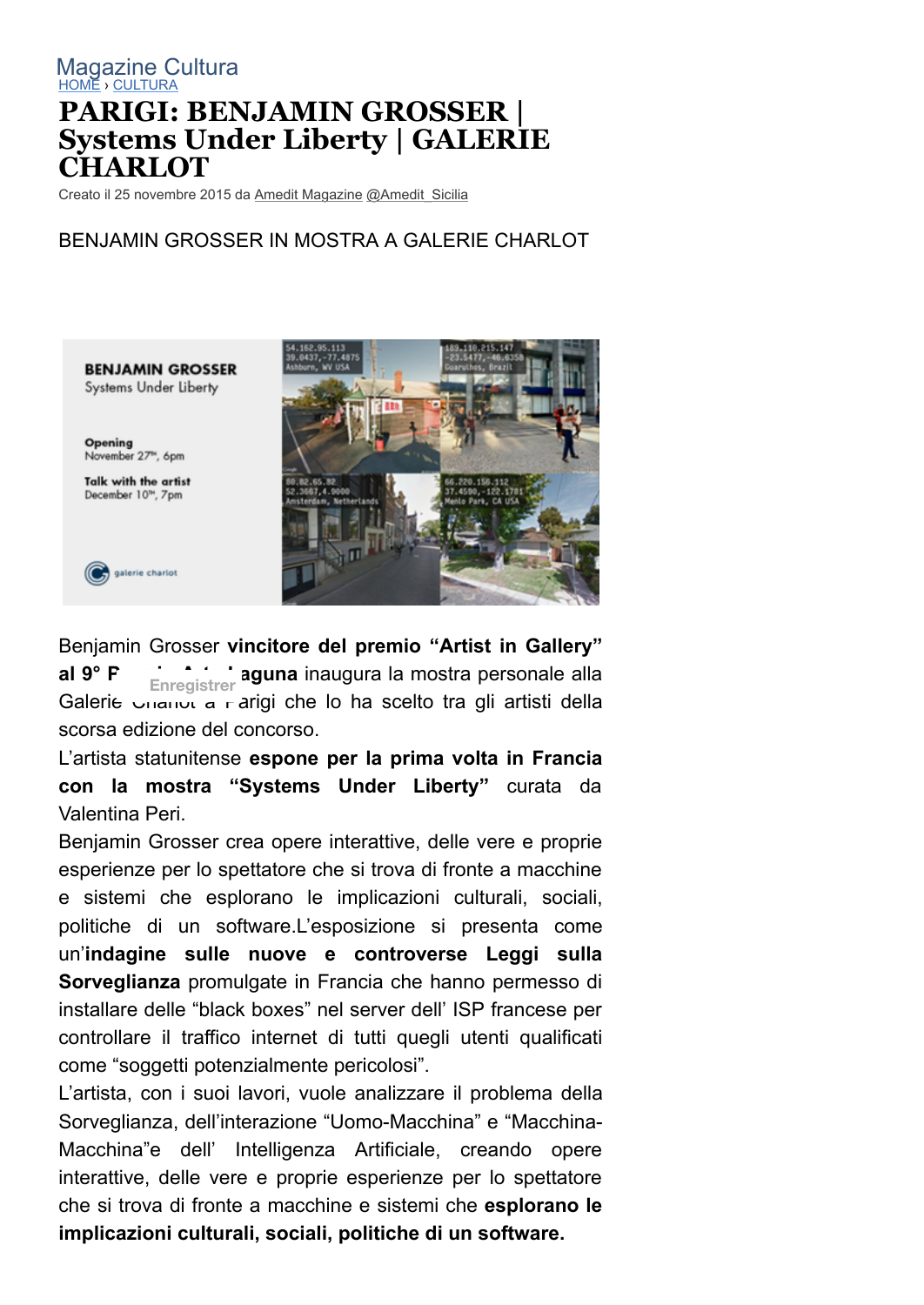Il suo approccio ironico suscita un **effetto di distacco negli utent**i che si rendono consapevoli dei loro automatismi nei confronti delle nuove tecnologie.



## **Inaugurazione: 27 Novembre ore 18.00 Talk con l'artista: 10 Dicembre ore 19.00 Periodo mostra: dal 28 Novembre al 12 Dicembre Location: Galerie Charlot, 47 rue Charlot, 75003 Parigi**

BENJAMIN GROSSER ON EXHIBITION AT GALERIE CHARLOT



Galerie Charlot in Paris inaugurates the personal exhibition of Benjamin Grosser, **winner of the "Artist in Gallery" prize of**